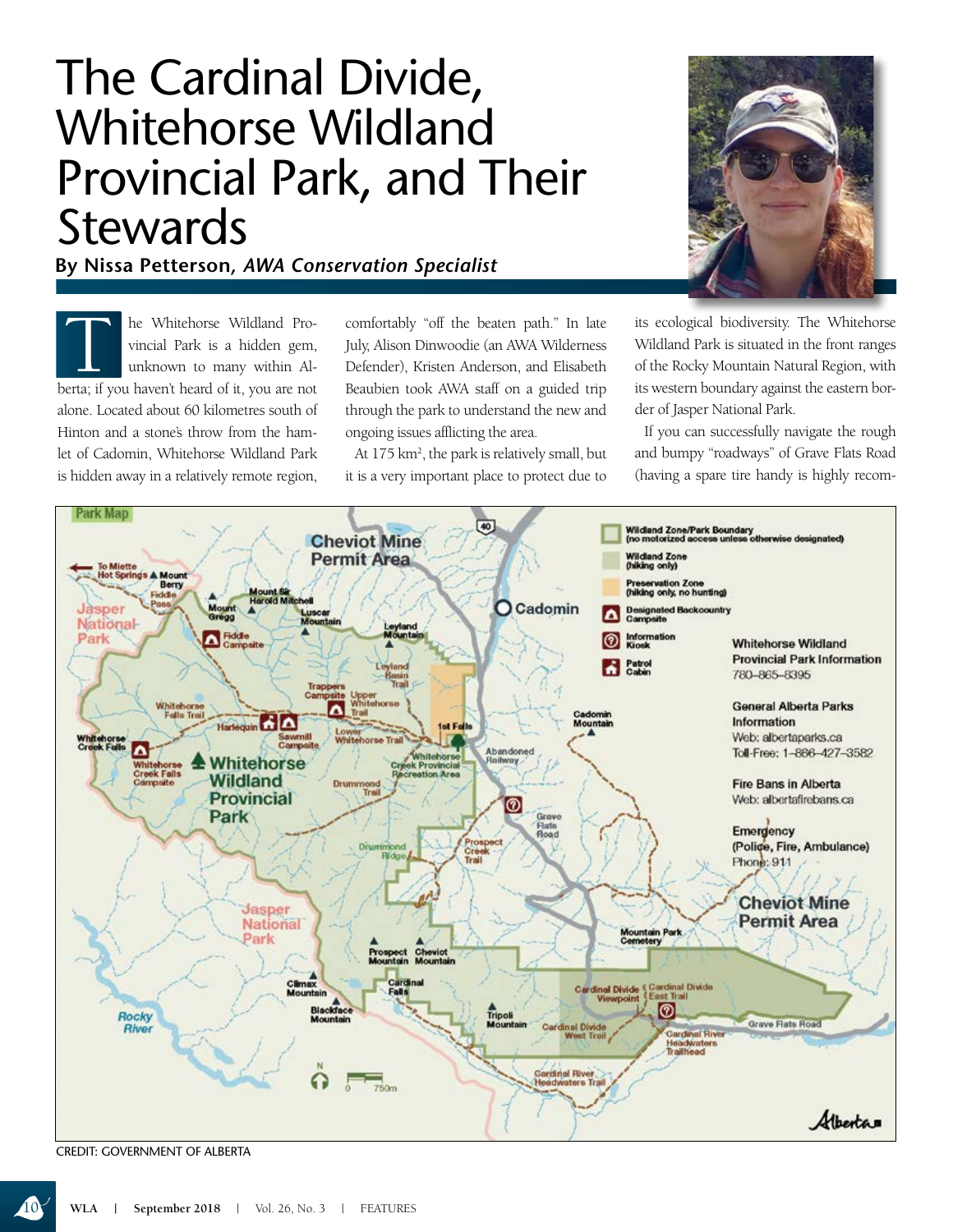mended), your efforts will be rewarded by an exceptional wilderness experience. With the majority of the park located above the tree line, impressive views of the Rocky Mountains and Foothills are endless. And the park is not just appealing to people; its wild spaces are vital habitat for a variety of wildlife including bighorn sheep, elk, moose, wolves, cougars, marmots, mountain bluebird, horned lark, and golden-crowned sparrow. In addition, the Whitehorse Wildland Park contains important habitat for some of Alberta's at risk species; the park is a migration corridor for threatened grizzly bears and the banks of its clear mountain streams are home to the harlequin duck.

Despite its abundant natural splendor, the *pièce de résistance* of the Whitehorse Wildland Park just might be its noteworthy topographical feature: the Cardinal Divide. The Divide is a wide ridge that separates two major watersheds, the Athabasca River to the north, and the North Saskatchewan River, to the east which contribute to the area's famed biodiversity.

The Grave Flats Road passes through Cadomin, then past the extensive Cheviot mine site. For over a century, intermittent coal mining in this area had supported surrounding communities.

In the 1980s, a new extension of the mine was proposed east and west of the Grave Flats Road. Because of the sensitive ecology of the terrain, an Environmental Impact Assessment was carried out. The mine was approved but the Cardinal Divide and the rest of the headwaters would be protected. This resulted in the designation of the Whitehorse Wildland Provincial Park in 1998. No motorized traffic would be allowed, to prevent the destruction of the sensitive alpine and subalpine terrain and its vegetation.

Teck Resources Ltd. currently operates the Cheviot mine extension to the east while the two completed pits west of the Grave Flats Road are now waiting to be revegetated before they will be reopened to the public.

When you arrive at the Cardinal Divide viewpoint parking lot there are two hiking trails – one heading east, the other heading west. The Cardinal Divide East Trail takes you to the top of the ridge and, after a short and relatively easy hike, you can experience and enjoy the heart of the Whitehorse Wildland Provincial Park. The trail winds through lush alpine meadows and subalpine slopes which are the canvas for the unique and beautiful flora communities of the park.

The plant diversity is one of the most exceptional features of the park; it boasts over 250 species of plants, some of which are considered rare or to have unusual distribution. This diversity of flora is thought to be attributed to a glacial refugium or a "nunatak." A nunatuk is an exposed ridge that was high enough to remain glacier-free during the last ice age, allowing its vegetation to survive. Although prominent, this hypothesis hasn't ended the debate surrounding the source of the Divide's biodiversity.

The flower communities of the Cardinal Divide have charmed and made a lasting impression on many people who visit this place; they have captivated people like Alison, Kristen, and Elisabeth. From organizing volunteer reclamation weekends to writing a field guide for the Whitehorse wilderness, these dedicated people have devoted a considerable amount of time and energy to exploring, documenting, and advocating for the responsible management and use of these public lands. We were fortunate to have these people, who work tirelessly to protect

the wilderness values of the park, lead AWA's trip to the Cardinal.

As we made our way up the eastward trail, a rock cairn was obvious at the top of the ridge. These human-made stacks of stones have spanned many cultures, and therefore, have a variety of purposes. Historically cairns have been used as burial monuments, for hunting and defence, to indicate food caches, or land guides for marine navigation. Today's cairns in the Rockies are more likely to serve as hiking trail markers or personalized artistic creations. Yes, the modern art of stone balancing is a real thing. But there's one attribute that spans all cultures and era: they're manmade, a sign of human presence, and our guides were not particularly pleased with their contemporary uses. They are just another way in which this fragile environment is disturbed unnecessarily.

Regardless of their origin or significance to their creator, the resurgence of these statues in our wild spaces changes their meaning entirely. Nowadays these cairns often are symbolic of current recreation behaviors – the need to show that "I was here." A more passive approach to exploring wilderness – "leave no trace" – is challenged by the need some have to show they were there.

While constructing a rock cairn may be relatively minor in terms of impact, it is not without repercussions. Rocks provide a



*Off-trail OHV damage above Cardinal Falls* CREDIT: AWA